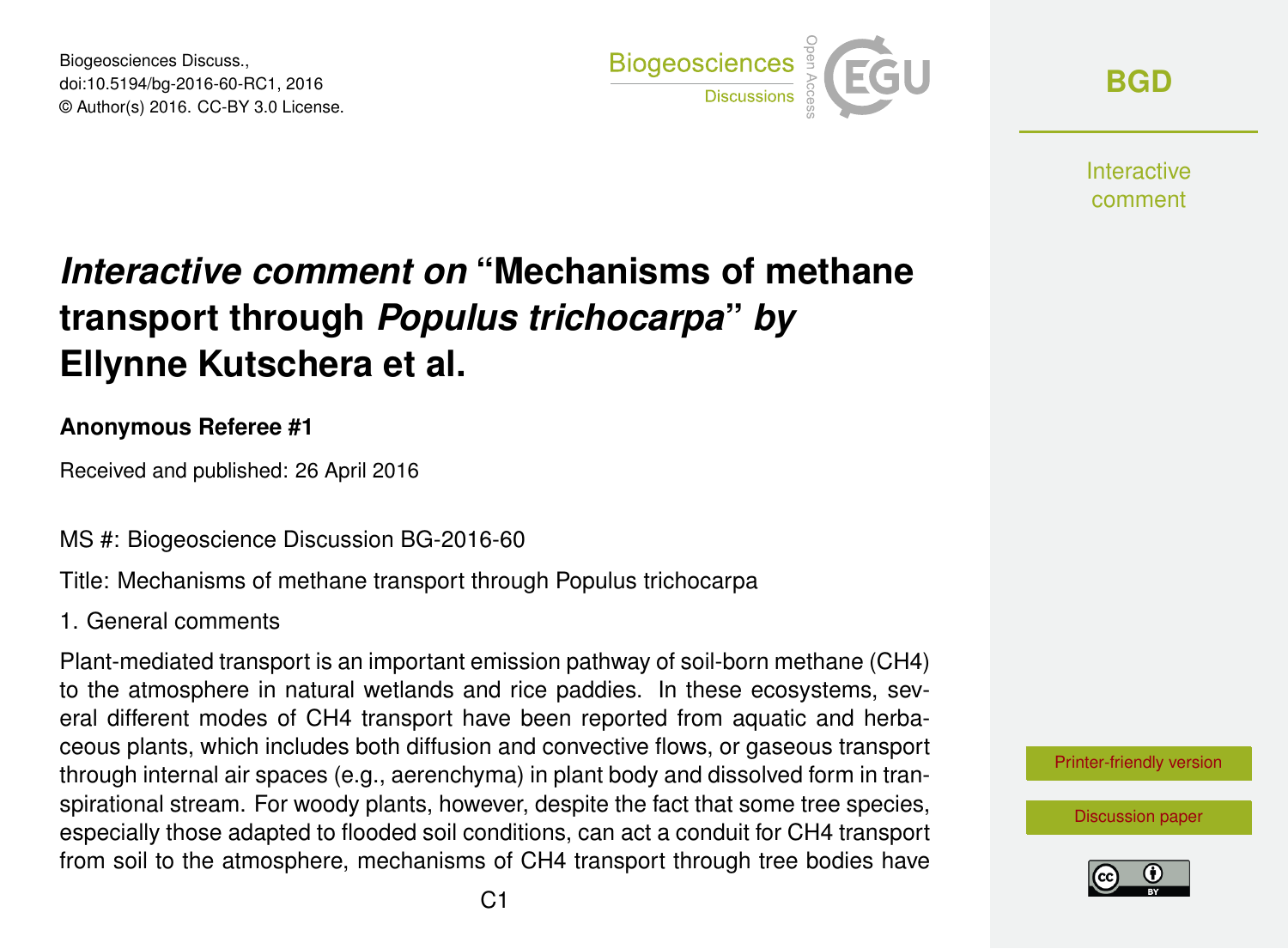not been well-understood. In this context, the aims of this experimental work tackling the CH4 transport mechanisms within a tree body is quite relevant.

I regret to comment, however, that there are not a few problems mainly in the methodology of this work; some of which would be basic or fundamental problems which could draw wrong conclusions. Details of the problems are described below.

- 2. Specific comments
- (1) Measurement of CH4 emission rate

i) In this study, CH4 emissions were measured on an individual plant basis, and the emission rates reported in this paper are the values per plant, instead of those per unit area of stem surface or leaves. Since the tree saplings used for the flux measurements differed significantly in size  $(P.4, L.10 - 15)$ , the emission rates must have been influenced primarily by plant size. Nevertheless, the authors simply compared those values of CH4 emission rate in relation to the temperature (Fig. 3) or isotopic signature of CH4 (Fig.4). I wonder why such analyses and discussion are possible.

ii) The authors used a 100-L Tedlar bag to enclose the entire aboveground part of each sapling for the CH4 flux measurement. However, the actual internal volume of each Tedlar bag, which certainly is an essential parameter for the calculation of CH4 flux, seemed to be unknown, because the bottom of the bag was cut off and the plant was wrapped by the bag and sealed again. The authors mentioned that the net volume of the bag was "approximately 90 L" (P.3, L.32), but there is no description on how they measured its actual volume.

(2) Temperature variation experiment

i) Effects of temperature on CH4 transport within a plant body or related physiological properties of plants should be tested with direct measurements of temperature to which the plant are actually exposed. However, in the temperature variation experiment of this study, the inside temperature of each Tedlar bag for flux measurement was not Interactive comment

[Printer-friendly version](http://www.biogeosciences-discuss.net/bg-2016-60/bg-2016-60-RC1-print.pdf)

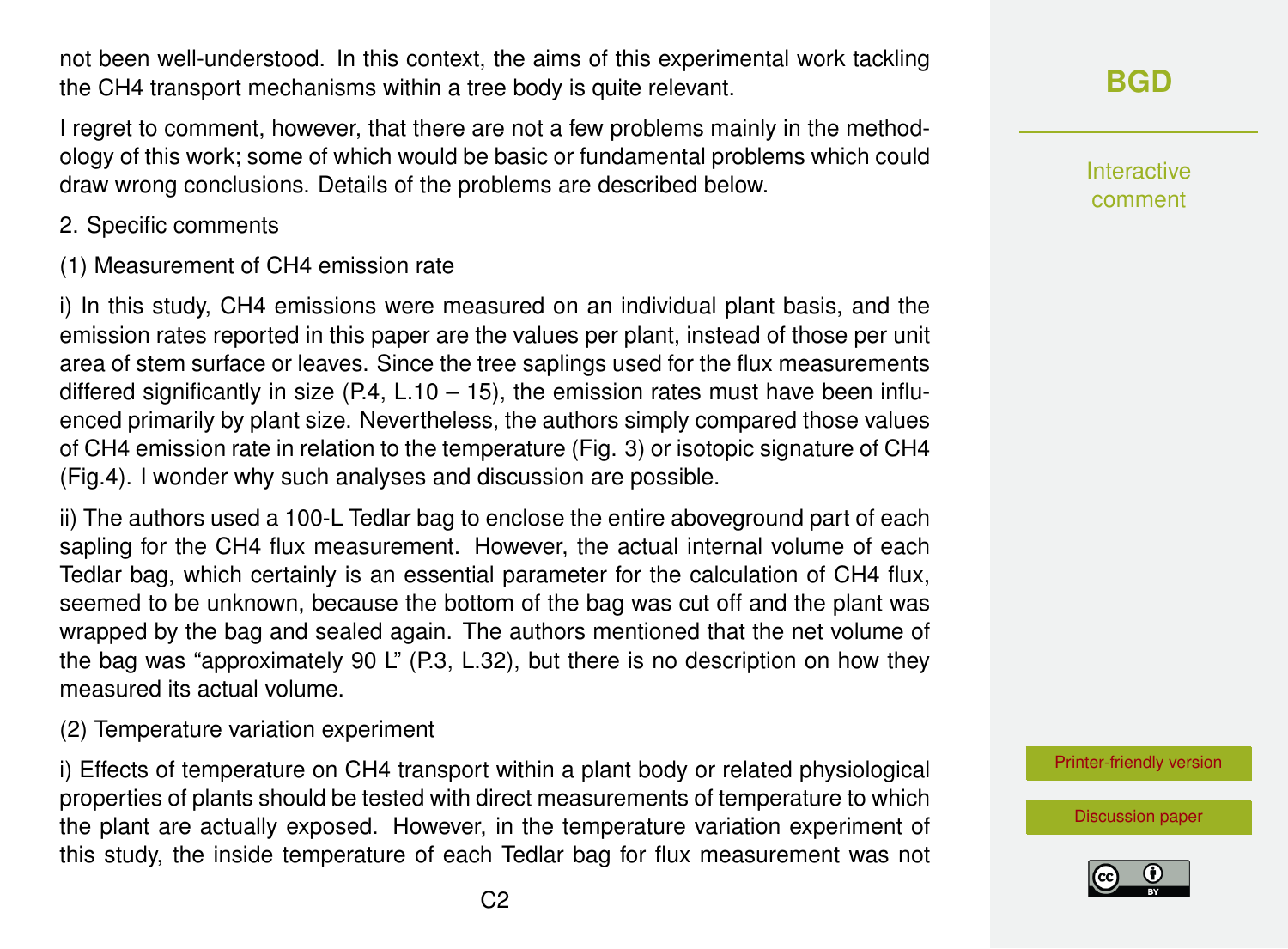recorded, and the water temperature in the root chamber neither. Although the ambient temperature of the greenhouse during the experiment was measured  $(P.4, L.27 - 28)$ , we cannot rule out the possibility of substantial differences in temperature between ambient air and inside air of the bag, or between ambient air and water surrounding the root system of plants.

ii) When the authors analyzed the temperature effects on the CH4 flux and isotopic fractionation, they pooled the data obtained from two different sets of measurements, which were conducted at different season: one from November 2010 to April 2011, and another from January to February 2012. If we take account of the potential influences of phenological difference on physiological and anatomical traits of trees, it would be quite difficult to combine those two set of data to analyze the temperature effects, especially for deciduous tree species like Populus trichocarpa. Furthermore, I wonder whether the origins of tree saplings (cuttings) used for these two set of experiments were same plant or not. If the cuttings were taken from different individual plants, it would be more difficult to combine the data because of the possibility of genetical differences in physiology and anatomy, and those responses to temperature.

#### (3) Estimation of total stem flux

i) The authors tried to estimate the total flux of CH4 emitted from the stem surface using a stem chamber (Fig. 2). The results showed that stem CH4 emission rate was much lower at the higher position on a stem (Table 2), showing the similar tendencies reported from some other studies (e.g., Rusch and Rennenberg 1998, Terazawa et al. 2007, Pangala et al. 2013, 2014). Nevertheless, the authors did not take this decreasing tendency of CH4 flux with stem height into account at all, and "the estimated total stem flux is calculated by dividing the total main tree stem length by the length enclosed by the two stem chambers, then multiplying by the sum of the two stem chamber fluxes"  $(P.7, L.3 - 6)$ . There is no convincing explanation regarding the appropriateness of the estimation.

# **[BGD](http://www.biogeosciences-discuss.net/)**

Interactive comment

[Printer-friendly version](http://www.biogeosciences-discuss.net/bg-2016-60/bg-2016-60-RC1-print.pdf)